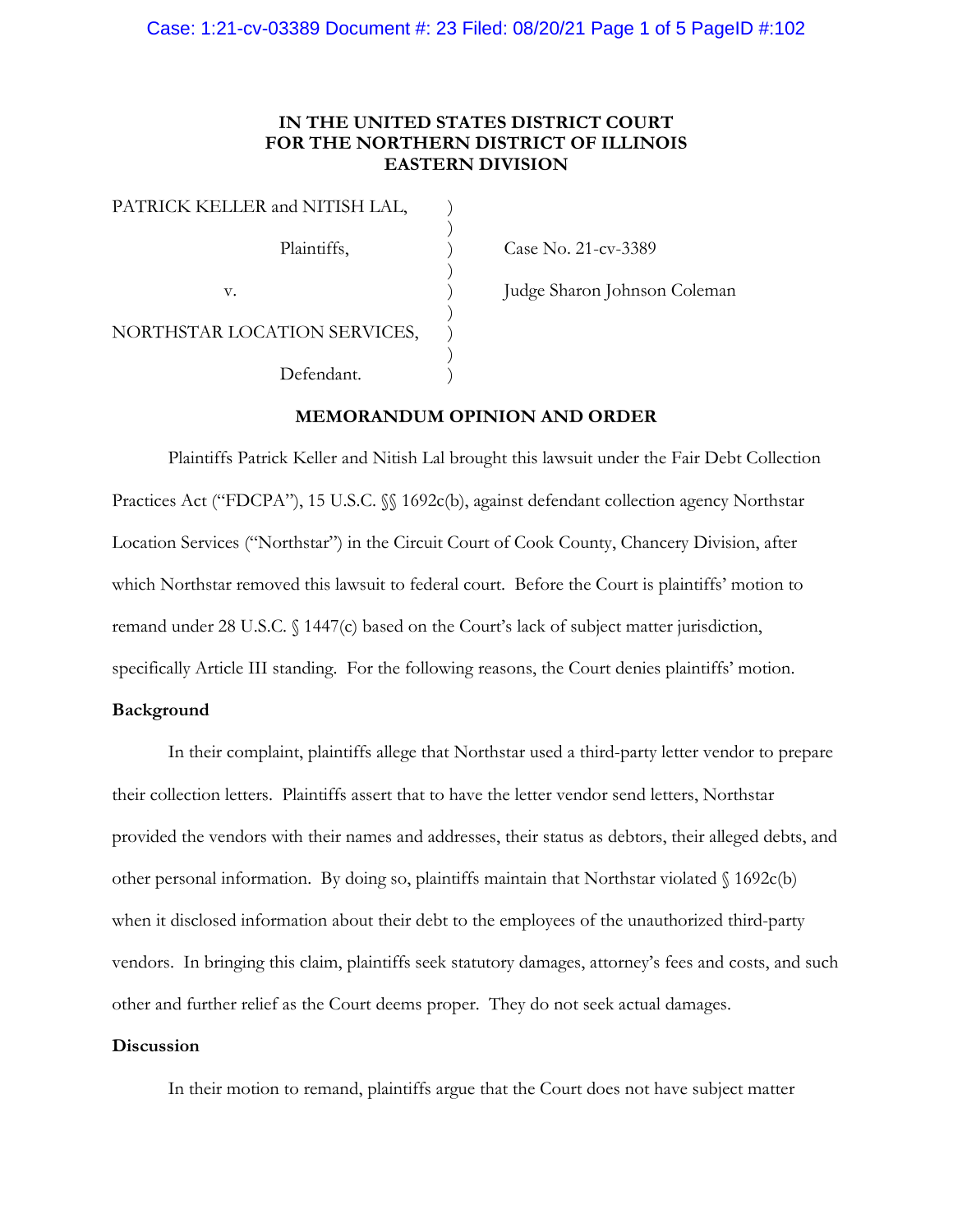#### Case: 1:21-cv-03389 Document #: 23 Filed: 08/20/21 Page 2 of 5 PageID #:103

jurisdiction over his lawsuit based on the lack of Article III standing. As the proponent of subject matter jurisdiction, to establish Article III standing Northstar must show: (1) plaintiffs suffered an actual or imminent, concrete and particularized injury-in-fact; (2) a causal connection between the injury and the challenged conduct; and (3) the likelihood the injury will be redressed by a favorable decision. *Prairie Rivers Network v. Dynegy Midwest Generation, LLC,* 2 F.4th 1002, 1007 (7th Cir. 2021). The parties focus on the injury-in-fact component, which requires that the harm be "concrete and particularized" and "actual or imminent." *Prosser v. Becerra*, 2 F.4th 708, 713 (7th Cir. 2021). As for the consumer protection statutes, "Congress's creation of a statutory prohibition or obligation and a cause of action does not relieve courts of their responsibility to independently decide whether a plaintiff has suffered a concrete harm under Article III." *TransUnion LLC v. Ramirez*, 141 S.Ct. 2190, 2205 (2021).

Here, plaintiffs argue that based on a series of recent Seventh Circuit cases regarding Article III standing in the context of FDCPA claims, Northstar cannot establish that they suffered a concrete harm, therefore, this lawsuit belongs in state court. *See Protect Our Parks, Inc. v. Chicago Park Dist.*, 971 F.3d 722, 731 (7th Cir. 2020) ("Article III does not apply to the states, so 'state courts are not bound by the limitations of a case or controversy or other federal rules of justiciability.'") (citation omitted). The precise question at issue is whether plaintiffs have alleged an intangible injury that is concrete under their mailing vendor theory of liability. *Smith v. GC Services Limited P'ship*, 986 F.3d 708, 711 (7th Cir. 2021) ("Standing often depends on what theory a plaintiff advances and how injury would be proved."). The Seventh Circuit cases plaintiffs cite do not discuss the relevant statute  $\int$  1692c(b) nor has the Seventh Circuit addressed their mailing vendor theory. Nevertheless, the Seventh Circuit recently stated that "an FDCPA violation might cause harm if it leads a plaintiff to pay extra money, affects a plaintiff's credit, or otherwise alters a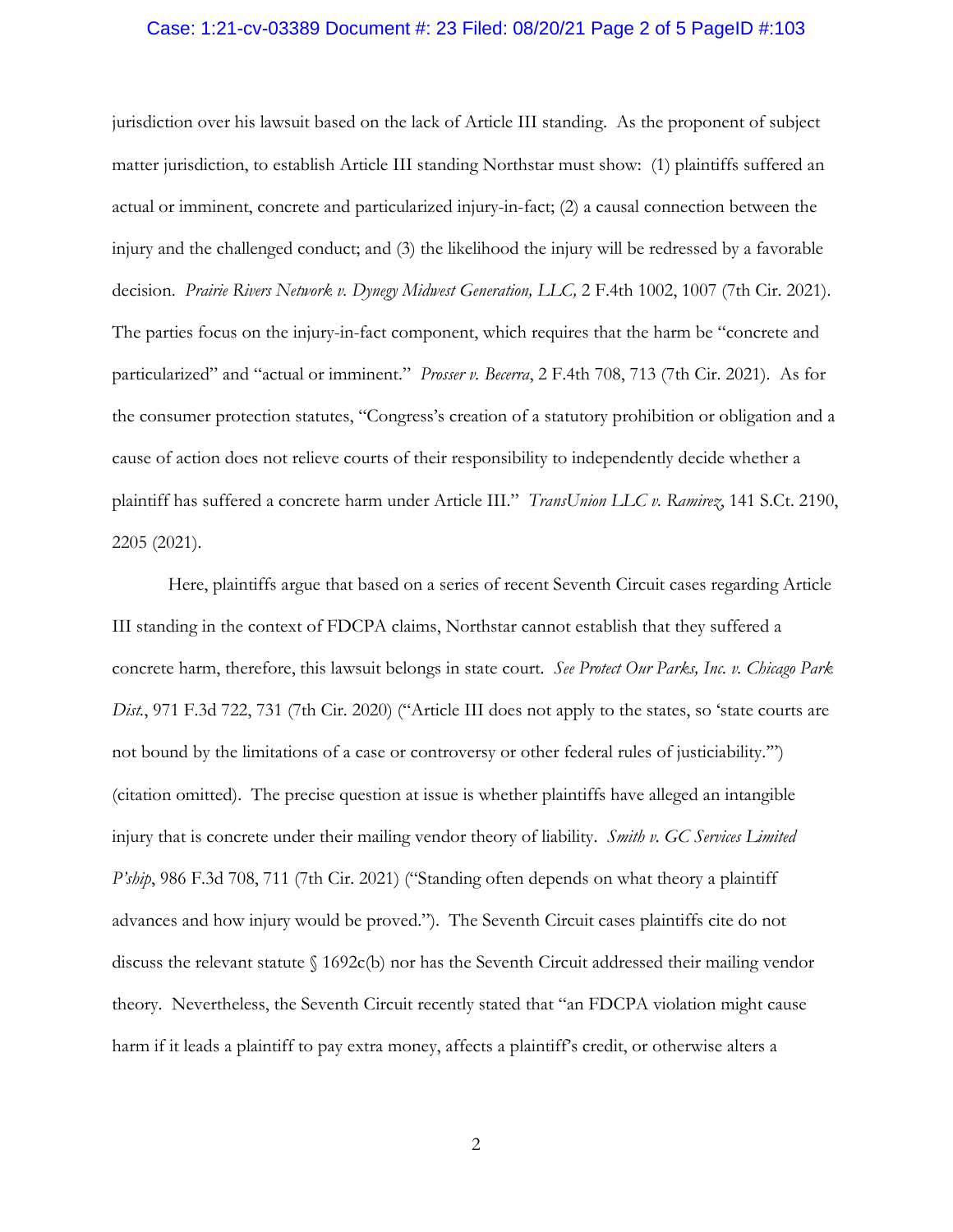#### Case: 1:21-cv-03389 Document #: 23 Filed: 08/20/21 Page 3 of 5 PageID #:104

plaintiff's response to a debt." *Markakos v. Medicredit, Inc.*, 997 F.3d 778, 780 (7th Cir. 2021). There are no such allegations in plaintiffs' complaint.

The Court thus turns to Northstar's argument that plaintiffs have alleged an intangible, yet concrete harm because their allegations reflect that they suffered an invasion of their privacy. To address this argument, the Court looks to both history and the judgment of Congress. *Gadelhak v. AT&T Servs., Inc.*, 950 F.3d 458, 462 (7th Cir. 2020) (Barrett, J.) (citing *Spokeo, Inc. v. Robins*, 136 S. Ct. 1540, 1549 (2016)). The historical inquiry asks, "whether the asserted harm has a 'close relationship' to a harm traditionally recognized as providing a basis for a lawsuit in American courts—such as physical harm, monetary harm, or various intangible harms." *TransUnion*, 141 S.Ct. at 2200. As the *TransUnion* Court clarified, "[v]arious intangible harms can also be concrete" including "reputational harms, disclosure of private information, and intrusion upon seclusion." *Id*. at 2204. Under Congress's judgment, "[c]ourts must afford due respect to Congress's decision to impose a statutory prohibition or obligation on a defendant, and to grant a plaintiff a cause of action to sue over the defendant's violation of that statutory prohibition or obligation." *Id*.

With this standard in mind, the Court turns to an Eleventh Circuit opinion where that court concluded violations of § 1692c(b) have a close relationship to the harm resulting from the common law tort of invasion of privacy, specifically the public disclosure of private facts. *Hunstein v. Preferred Collection & Mgmt. Serv.*, *Inc.,* 994 F.3d 1341, 1347 (11th Cir. 2021); *see also United States Dep't of Justice v. Reporters Comm. for Freedom of the Press*, 489 U.S. 749, 763, 109 S.Ct. 1468, 103 L.Ed.2d 774 (1989) ("[B]oth the common law and the literal understandings of privacy encompass the individual's control of information concerning his or her person."). The *Hunstein* decision also concluded that invasion of privacy is one of the harms against which the FDCPA is directed. *Id.*; *see also* 15 U.S.C. § 1692(a) ("There is abundant evidence of the use of abusive, deceptive, and unfair debt collection practices by many debt collectors. Abusive debt collection practices contribute to the number of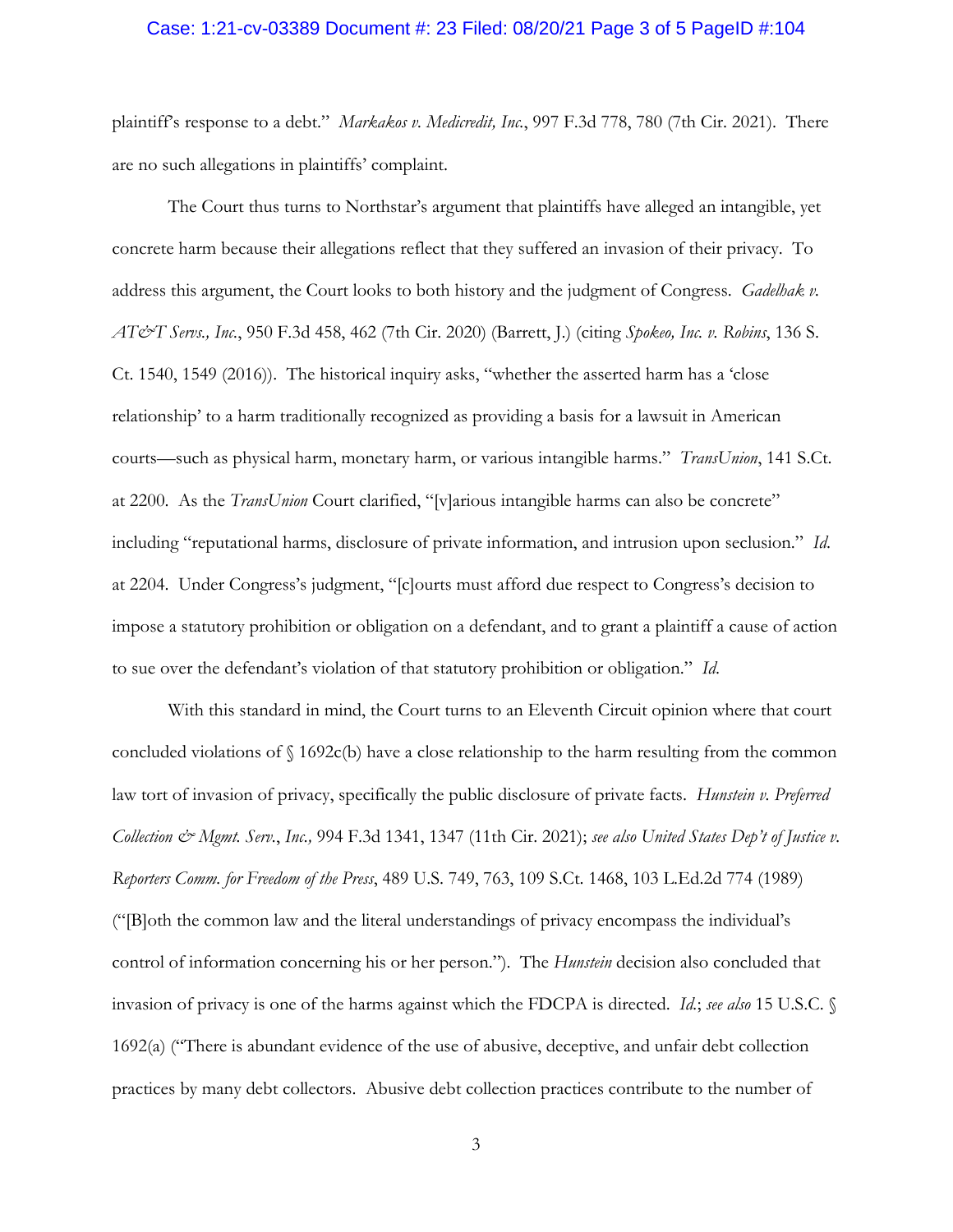#### Case: 1:21-cv-03389 Document #: 23 Filed: 08/20/21 Page 4 of 5 PageID #:105

personal bankruptcies, to marital instability, to the loss of jobs, and to invasions of individual privacy."); S.REP. 95-382, at 4, reprinted in 1977 U.S.C.C.A.N. 1695, 1699 ("Other than to obtain location information, a debt collector may not contact third persons such as a consumer's friends, neighbors, relatives, or employer. Such contacts are not legitimate collection practices and result in serious invasions of privacy, as well as the loss of jobs."). The *Hunstein* decision thus held that a violation of § 1692c(b) gives rise to a concrete injury-in-fact for Article III standing and that a debt collector's transmittal of a consumer's personal information to a third-party vendor constitutes a communication "in connection with the collection of any debt" under § 1692c(b). *Id*. at 1348-49.

The Eleventh Circuit's reasoning finds support in the Supreme Court's recent *TransUnion* decision where the Court recognized that various intangible harms can be concrete for purposes of Article III standing, such as reputational harms, disclosure of private information, and intrusion upon seclusion. *Id*. at 2204. *Hunstein* is also supported by the Seventh Circuit's decision in *Gadelhak*, in which the court concluded that that common law has long recognized actions against defendants who invade privacy rights, in that case, intrusion upon seclusion. *Id*. at 462. Other Seventh Circuit precedent confirms that plaintiffs have asserted a concrete harm in the context of the invasion of privacy rights. *See Fox v. Dakkota Integrated Sys., LLC*, 980 F.3d 1146, 1149 (7th Cir. 2020) ("The invasion of a legally protected privacy right, though intangible, is personal and real, not general and abstract.").

Accordingly, the Court concludes that because plaintiffs have alleged concrete, albeit intangible harms resulting from Northstar's actions, there is Article III standing for this case to remain in federal court.<sup>[1](#page-3-0)</sup> The Court therefore denies plaintiffs' motion.

<span id="page-3-0"></span><sup>1</sup> Plaintiffs did not address Northstar's arguments that they had Article III standing based on an intangible, yet concrete harm in relation to the invasion of their privacy.